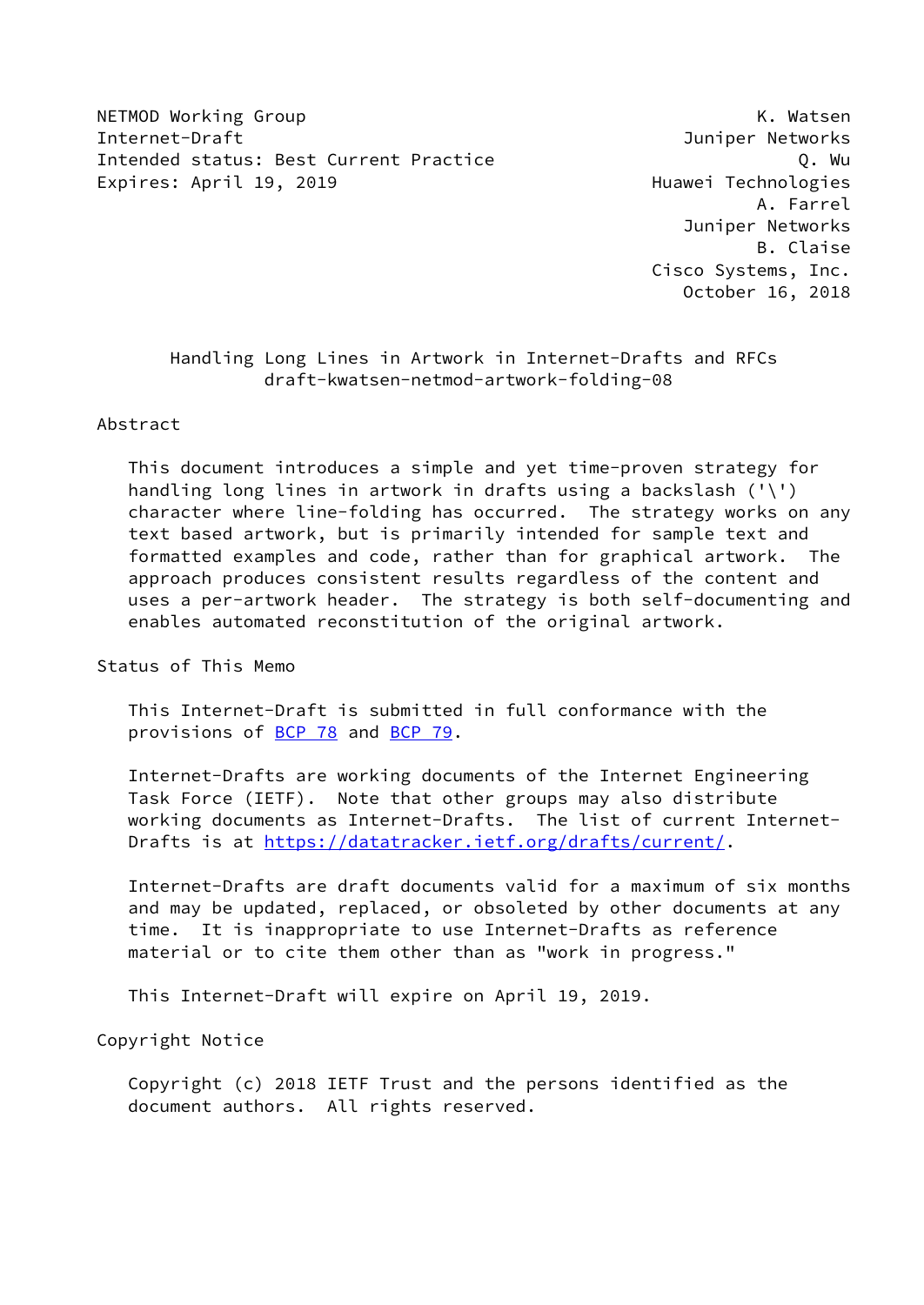<span id="page-1-0"></span>Internet-Draft Handling Long Lines in Artwork October 2018

This document is subject to **[BCP 78](https://datatracker.ietf.org/doc/pdf/bcp78)** and the IETF Trust's Legal Provisions Relating to IETF Documents [\(https://trustee.ietf.org/license-info](https://trustee.ietf.org/license-info)) in effect on the date of publication of this document. Please review these documents carefully, as they describe your rights and restrictions with respect to this document. Code Components extracted from this document must include Simplified BSD License text as described in Section 4.e of the Trust Legal Provisions and are provided without warranty as described in the Simplified BSD License.

Table of Contents

| ↨.                                                                                                                                                                                                                                                                                                                                                                                                                                                             | $\overline{2}$ |
|----------------------------------------------------------------------------------------------------------------------------------------------------------------------------------------------------------------------------------------------------------------------------------------------------------------------------------------------------------------------------------------------------------------------------------------------------------------|----------------|
| 2.                                                                                                                                                                                                                                                                                                                                                                                                                                                             | $\frac{3}{2}$  |
| 3.                                                                                                                                                                                                                                                                                                                                                                                                                                                             |                |
| $3.1$ . Automated Folding of Long Lines in Artwork                                                                                                                                                                                                                                                                                                                                                                                                             |                |
| $3.2$ . Automated Reconstitution of Original Artwork                                                                                                                                                                                                                                                                                                                                                                                                           | $\overline{4}$ |
|                                                                                                                                                                                                                                                                                                                                                                                                                                                                | $\overline{4}$ |
| Not Recommended for Graphical Artwork<br>4.1.                                                                                                                                                                                                                                                                                                                                                                                                                  |                |
| $4.2$ . Doesn't Work as Well as Format-Specific Options                                                                                                                                                                                                                                                                                                                                                                                                        |                |
|                                                                                                                                                                                                                                                                                                                                                                                                                                                                |                |
|                                                                                                                                                                                                                                                                                                                                                                                                                                                                | 445566677      |
| 5.2.                                                                                                                                                                                                                                                                                                                                                                                                                                                           |                |
|                                                                                                                                                                                                                                                                                                                                                                                                                                                                |                |
|                                                                                                                                                                                                                                                                                                                                                                                                                                                                |                |
|                                                                                                                                                                                                                                                                                                                                                                                                                                                                |                |
|                                                                                                                                                                                                                                                                                                                                                                                                                                                                |                |
| Considerations for xml2rfc v3<br>$\overline{1}$ .                                                                                                                                                                                                                                                                                                                                                                                                              |                |
| Examples<br>8.                                                                                                                                                                                                                                                                                                                                                                                                                                                 |                |
| Simple Example Showing Boundary Conditions<br>8.1.                                                                                                                                                                                                                                                                                                                                                                                                             | 8 0 0 0 0 0    |
| Example Showing Multiple Wraps of a Single Line $\ldots$ .<br>8.2.                                                                                                                                                                                                                                                                                                                                                                                             |                |
| Example With Native Backslash<br>8.3.                                                                                                                                                                                                                                                                                                                                                                                                                          |                |
| Example With Native Whitespace<br>8.4.                                                                                                                                                                                                                                                                                                                                                                                                                         |                |
| Example of Manual Wrapping<br>8.5.                                                                                                                                                                                                                                                                                                                                                                                                                             | $\overline{9}$ |
|                                                                                                                                                                                                                                                                                                                                                                                                                                                                | 10             |
|                                                                                                                                                                                                                                                                                                                                                                                                                                                                | 10             |
|                                                                                                                                                                                                                                                                                                                                                                                                                                                                | 10             |
| 11.1. Normative References                                                                                                                                                                                                                                                                                                                                                                                                                                     | 10             |
| Informative References<br>11.2.                                                                                                                                                                                                                                                                                                                                                                                                                                | 10             |
| Appendix A. POSIX Shell Script 12                                                                                                                                                                                                                                                                                                                                                                                                                              |                |
| Acknowledgements<br>. The contract of the contract of the contract of the contract of the contract of the contract of the contract of the contract of the contract of the contract of the contract of the contract of the contract of the contrac                                                                                                                                                                                                              | 16             |
| Authors' Addresses<br>$\mathbf{r}^{(i)} \cdot \mathbf{r}^{(i)} \cdot \mathbf{r}^{(i)} \cdot \mathbf{r}^{(i)} \cdot \mathbf{r}^{(i)} \cdot \mathbf{r}^{(i)} \cdot \mathbf{r}^{(i)} \cdot \mathbf{r}^{(i)} \cdot \mathbf{r}^{(i)} \cdot \mathbf{r}^{(i)} \cdot \mathbf{r}^{(i)} \cdot \mathbf{r}^{(i)} \cdot \mathbf{r}^{(i)} \cdot \mathbf{r}^{(i)} \cdot \mathbf{r}^{(i)} \cdot \mathbf{r}^{(i)} \cdot \mathbf{r}^{(i)} \cdot \mathbf{r}^{(i)} \cdot \mathbf{$ | 17             |
|                                                                                                                                                                                                                                                                                                                                                                                                                                                                |                |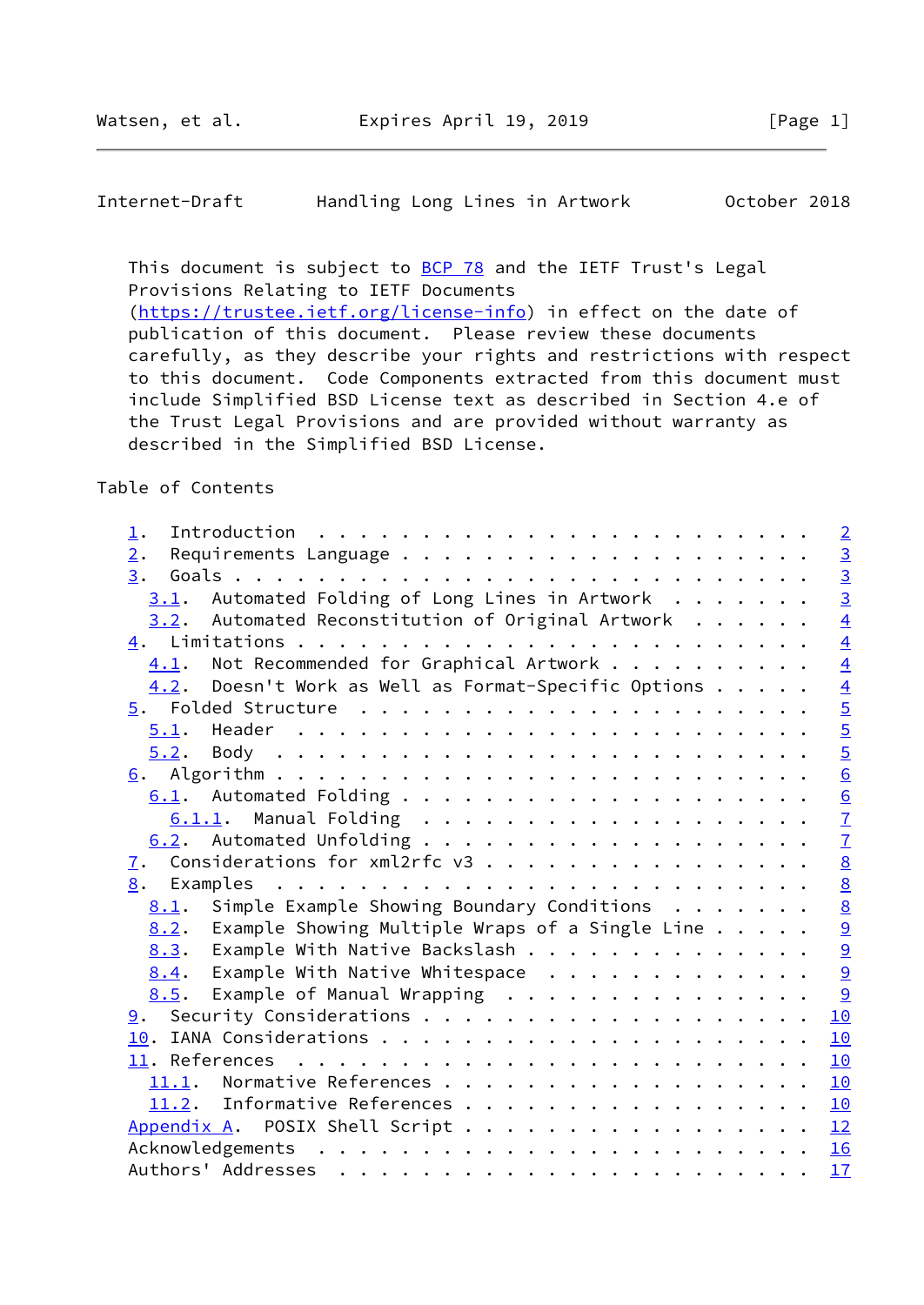## <span id="page-2-0"></span>[1](#page-2-0). Introduction

 [\[RFC7994](https://datatracker.ietf.org/doc/pdf/rfc7994)]sets out the requirements for plain-text RFCs and states that each line of an RFC (and hence of an Internet-Draft) must be

| Watsen, et al. | Expires April 19, 2019 | [Page 2] |
|----------------|------------------------|----------|
|                |                        |          |

<span id="page-2-2"></span>Internet-Draft Handling Long Lines in Artwork October 2018

 limited to 72 characters followed by the character sequence that denotes an end-of-line (EOL).

 Internet-Drafts and RFCs often include example text or code fragments. In order to render the formatting of such text it is usually presented as a figure using the "<artwork>" element in the source XML. Many times the example text or code exceeds the 72 character line-length limit and the "xml2rfc" utility does not attempt to wrap the content of artwork, simply issuing a warning whenever artwork lines exceed 69 characters. According to the RFC Editor, there is currently no convention in place for how to handle long lines, other than advising authors to clearly indicate what manipulation has occurred.

 This document introduces a simple and yet time-proven strategy for handling long lines using a backslash ('\') character where line folding has occurred. The strategy works on any text based artwork, but is primarily intended for sample text and formatted examples and code, rather than for graphical artwork. The approach produces consistent results regardless of the content and uses a per-artwork header. The strategy is both self-documenting and enables automated reconstitution of the original artwork.

 Note that text files are represent as lines having their first character in column 1, and a line length of N where the last character is in the Nth column and is immediately followed by an end of line character sequence.

<span id="page-2-1"></span>[2](#page-2-1). Requirements Language

 The key words "MUST", "MUST NOT", "REQUIRED", "SHALL", "SHALL NOT", "SHOULD", "SHOULD NOT", "RECOMMENDED", "NOT RECOMMENDED", "MAY", and "OPTIONAL" in this document are to be interpreted as described in [BCP](https://datatracker.ietf.org/doc/pdf/bcp14) [14](https://datatracker.ietf.org/doc/pdf/bcp14) [[RFC2119\]](https://datatracker.ietf.org/doc/pdf/rfc2119) [\[RFC8174](https://datatracker.ietf.org/doc/pdf/rfc8174)] when, and only when, they appear in all capitals, as shown here.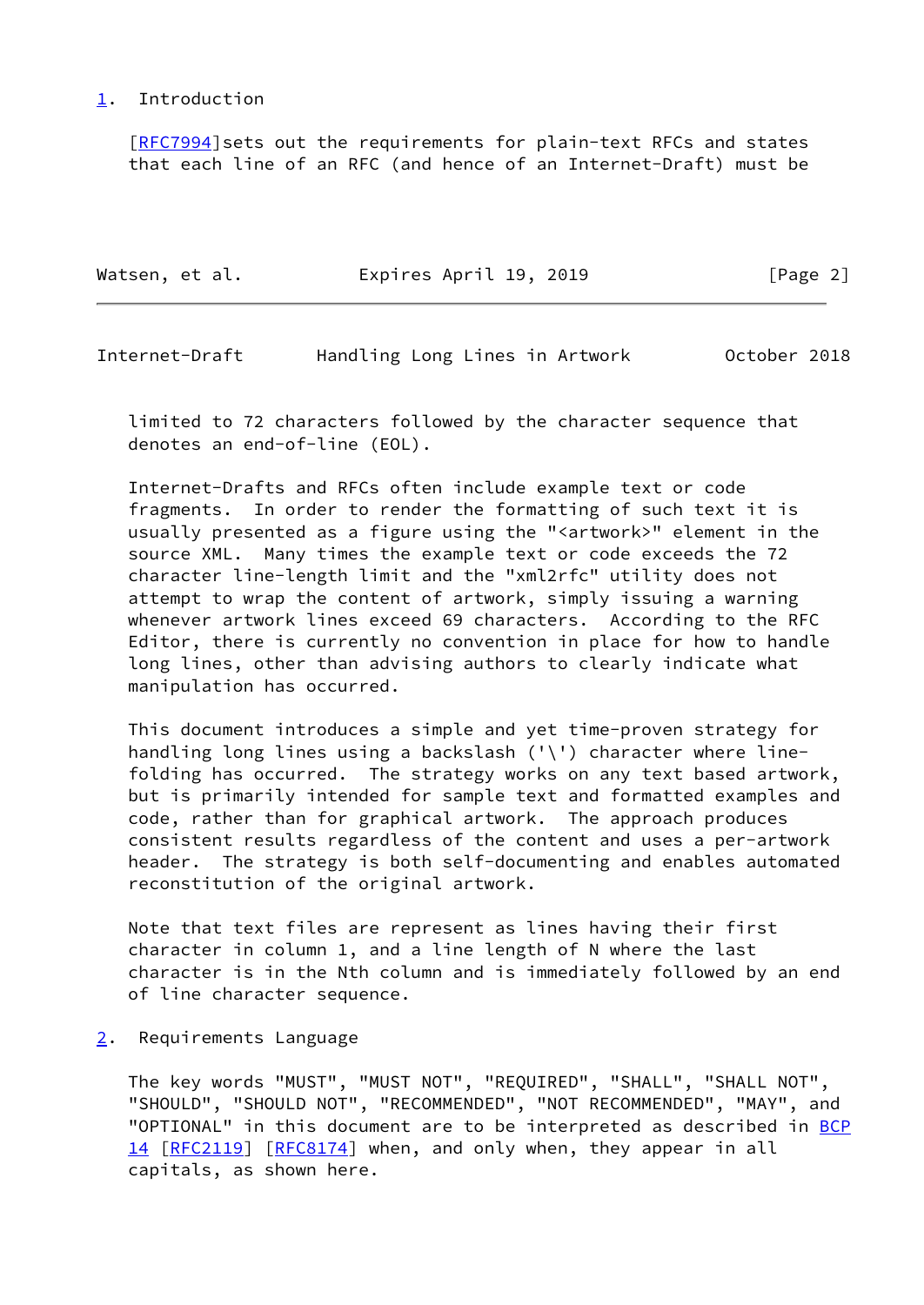## <span id="page-3-0"></span>[3](#page-3-0). Goals

<span id="page-3-1"></span>[3.1](#page-3-1). Automated Folding of Long Lines in Artwork

 Automated folding of long lines is needed in order to support draft compilations that entail a) validation of source input files (e.g., XML, JSON, ABNF, ASN.1) and/or b) dynamic generation of output, using a tool that doesn't observe line lengths, that is stitched into the final document to be submitted.

 Generally, in order for tooling to be able to process input files, the files must be in their original/natural state, which may include

| Watsen, et al. | Expires April 19, 2019 | [Page 3] |
|----------------|------------------------|----------|
|----------------|------------------------|----------|

<span id="page-3-3"></span>Internet-Draft Handling Long Lines in Artwork October 2018

 having some long lines. Thus, these source files need to be modified before inclusion in the document in order to satisfy the line length limits. This modification SHOULD be automated to reduce effort and errors resulting from manual effort.

 Similarly, dynamically generated output (e.g., tree diagrams) must also be modified, if necessary, in order for the resulting document to satisfy the line length limits. When needed, this effort again SHOULD be automated to reduce effort and errors resulting from manual effort.

<span id="page-3-2"></span>[3.2](#page-3-2). Automated Reconstitution of Original Artwork

 Automated reconstitution of the original artwork is needed to support validation of artwork extracted from documents. YANG [[RFC7950](https://datatracker.ietf.org/doc/pdf/rfc7950)] modules are already extracted from Internet-Drafts and validated as part of the [draft-submission](https://datatracker.ietf.org/doc/pdf/draft-submission) process. Additionally, there has been some discussion regarding needing to do the same for example YANG fragments contained within Internet-Drafts ([\[yang-doctors-thread](#page-11-1)]). Thus, it SHOULD be possible to mechanically reconstitute artwork in order to satisfy the tooling input parsers.

<span id="page-3-4"></span>[4](#page-3-4). Limitations

<span id="page-3-5"></span>[4.1](#page-3-5). Not Recommended for Graphical Artwork

 While the solution presented in this document will work on any kind of text-based artwork, it is most useful on artwork that represents sourcecode (XML, JSON, etc.) or, more generally, on artwork that has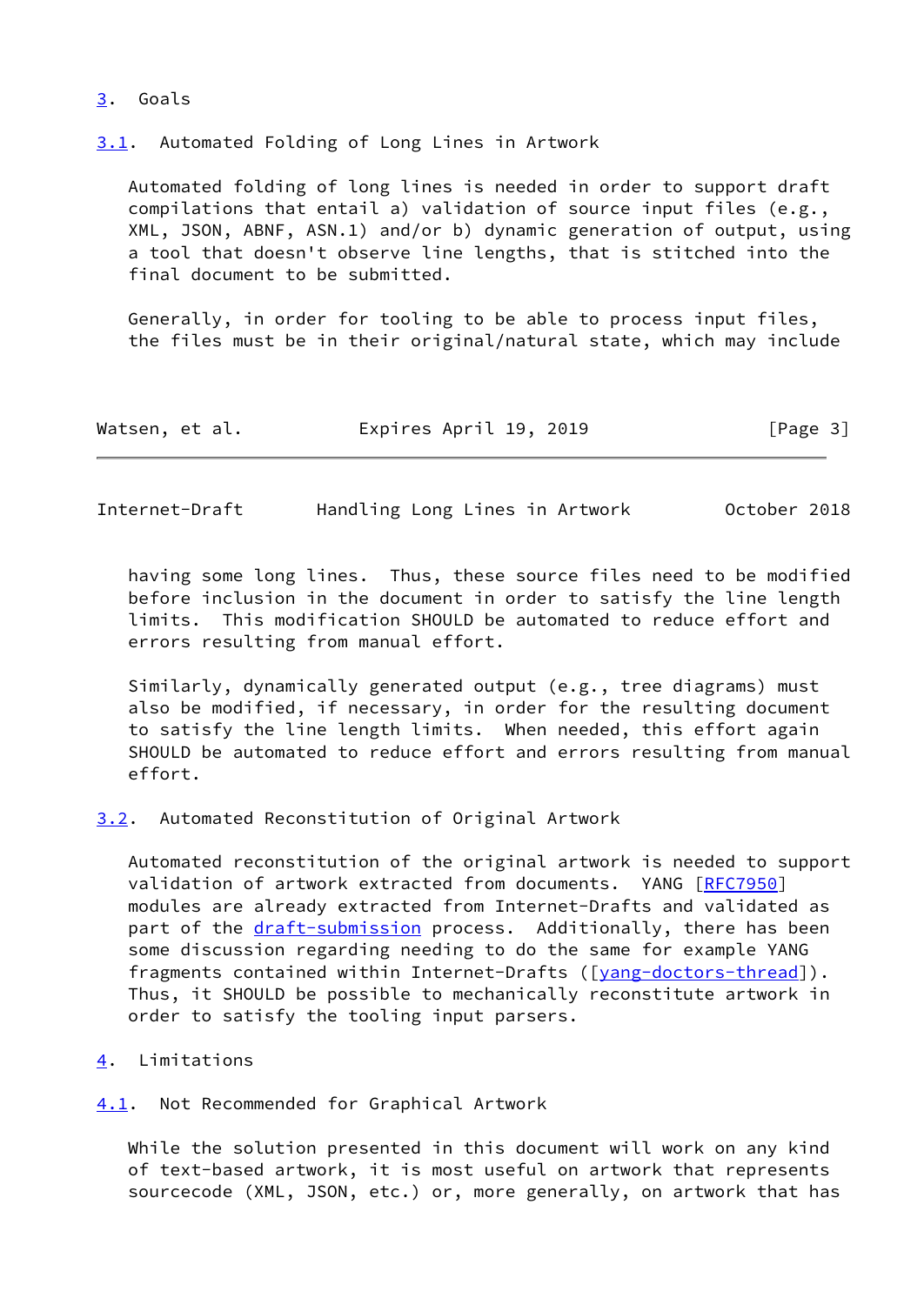not been laid out in two dimensions (e.g., diagrams).

 Fundamentally, the issue is whether the artwork remains readable once folded. Artwork that is unpredictable is especially susceptible to looking bad when folded; falling into this category are most UML diagrams.

 It is NOT RECOMMENDED to use the solution presented in this document on graphical artwork.

<span id="page-4-0"></span>[4.2](#page-4-0). Doesn't Work as Well as Format-Specific Options

 The solution presented in this document works generically for all artwork, as it only views artwork as plain text. However, various formats sometimes have built-in mechanisms that can be used to prevent long lines.

 For instance, both the `pyang` and `yanglint` utilities have the command line option "--tree-line-length" that can be used to indicate

| Watsen, et al. | Expires April 19, 2019 | [Page 4] |
|----------------|------------------------|----------|
|----------------|------------------------|----------|

<span id="page-4-2"></span>Internet-Draft Handling Long Lines in Artwork October 2018

 a desired maximum line length for when generating tree diagrams [\[RFC8340](https://datatracker.ietf.org/doc/pdf/rfc8340)].

 In another example, some source formats (e.g., YANG [\[RFC7950](https://datatracker.ietf.org/doc/pdf/rfc7950)]) allow any quoted string to be broken up into substrings separated by a concatenation character (e.g., '+'), any of which can be on a different line.

 In yet another example, some languages allow factoring chunks of code into call outs, such as functions. Using such call outs is especially helpful when in some deeply-nested code, as they typically reset the indentation back to the first column.

 As such, it is RECOMMENDED that authors do as much as possible within the selected format to avoid long lines.

<span id="page-4-1"></span>[5](#page-4-1). Folded Structure

 Artwork that has been folded as specified by this document MUST contain the following structure.

<span id="page-4-3"></span>[5.1](#page-4-3). Header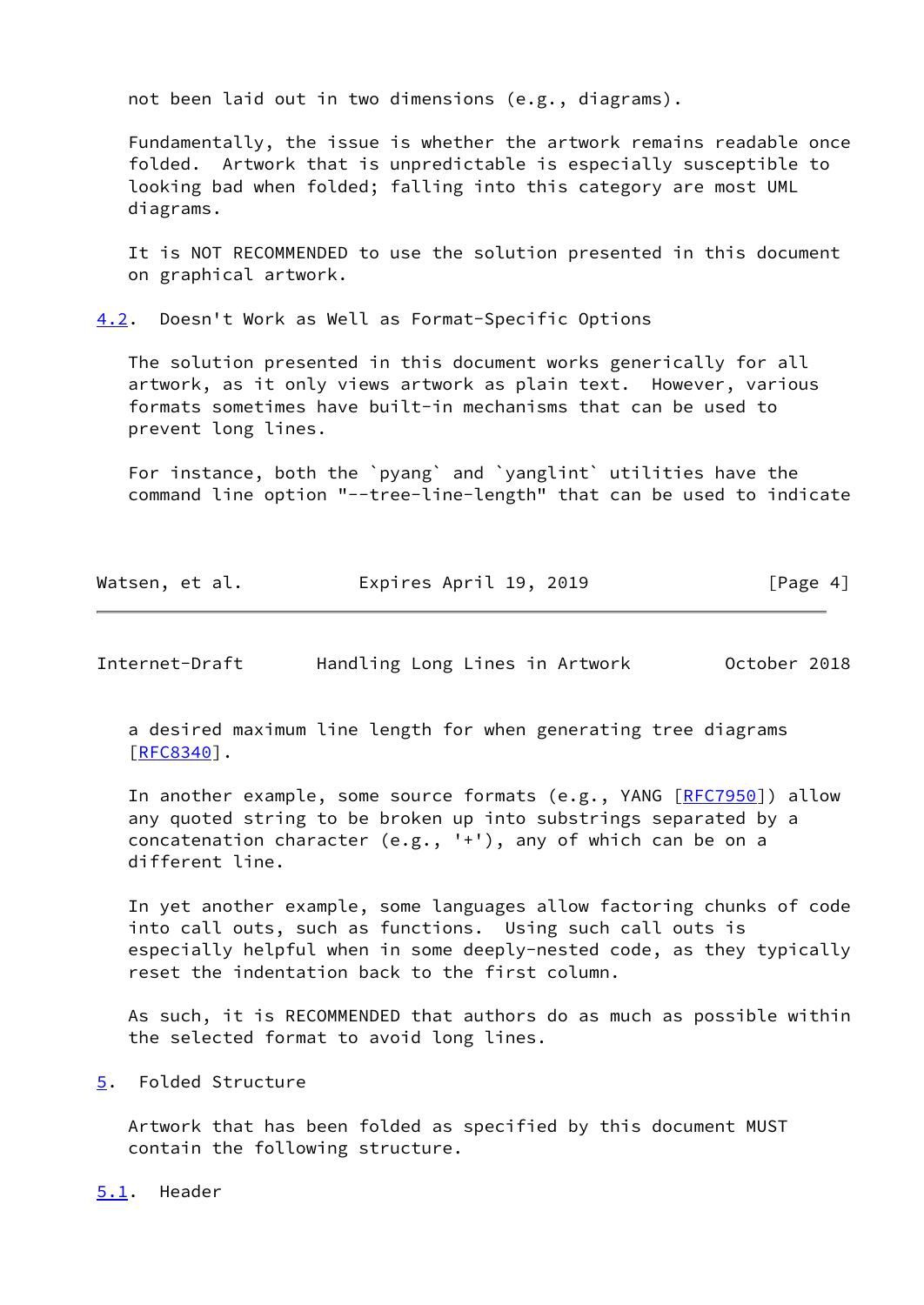The header is two lines long.

 The first line is the following 46-character string that MAY be surrounded by any number of printable characters. This first line cannot itself be folded.

NOTE: '\\' line wrapping per BCP XX (RFC XXXX)

 [Note to RFC Editor: Please replace XX and XXXX with the numbers assigned to this document and delete this note. Please make this change in multiple places in this document.]

 The second line is a blank line. This line provides visual separation for readability.

<span id="page-5-0"></span>[5.2](#page-5-0). Body

 The character encoding is the same as described in [Section](https://datatracker.ietf.org/doc/pdf/rfc7994#section-2) 2 of [RFC7994], except that, per [\[RFC7991](https://datatracker.ietf.org/doc/pdf/rfc7991)], tab characters are prohibited.

Lines that have a backslash  $('\\')$  occurring as the last character in a line immediately followed by the end of line character sequence, when the subsequent line starts with a backslash  $('\\')$  as the first non-space (' ') character, are considered "folded".

| Watsen, et al. | Expires April 19, 2019 | [Page 5] |
|----------------|------------------------|----------|
|----------------|------------------------|----------|

<span id="page-5-2"></span>Internet-Draft Handling Long Lines in Artwork October 2018

Really long lines may be folded multiple times.

<span id="page-5-1"></span>[6](#page-5-1). Algorithm

<span id="page-5-3"></span>[6.1](#page-5-3). Automated Folding

 Determine the desired maximum line length from input. If no value is explicitly specified, the value "69" SHOULD be used.

 Ensure that the desired maximum line length is not less than the minimum header, which is 46 characters. If the desired maximum line length is less than this minimum, exit (this artwork can not be folded).

Scan the artwork to see if any line exceeds the desired maximum. If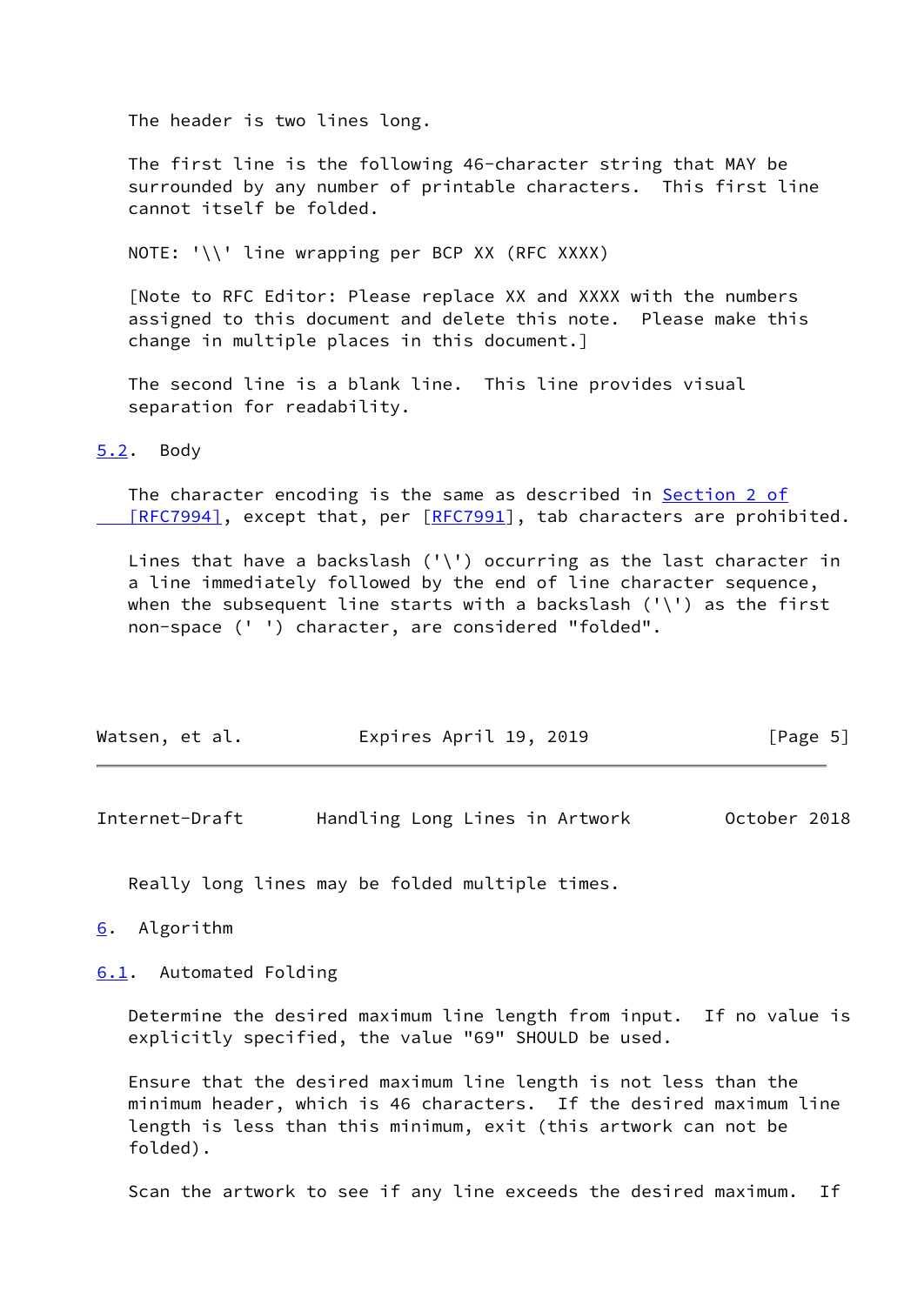no line exceeds the desired maximum, exit (this artwork does not need to be folded).

 Scan the artwork for horizontal tab characters. If any horizontal tab characters appear, either resolve them to space characters or exit, forcing the input provider to convert them to space characters themselves first.

 Scan the artwork to ensure no existing lines already end with a backslash  $('')'$  character when the subsequent line starts with a backslash  $('')$  character as the first non-space  $('')$  character, as this would lead to an ambiguous result. If such a line is found, exit (this artwork cannot be folded).

 For each line in the artwork, from top-to-bottom, if the line exceeds the desired maximum, then fold the line at the desired maximum column by 1) inserting the character backslash  $('\\')$  character at the maximum column, 2) inserting the end of line character sequence, inserting any number of space (' ') characters, and 4) inserting a further backslash ('\') character.

 The result of this previous operation is that the next line starts with an arbitrary number of space (' ') characters, followed by a backslash ('\') character, immediately followed by the character that was previously in the maximum column.

 Continue in this manner until reaching the end of the artwork. Note that this algorithm naturally addresses the case where the remainder of a folded line is still longer than the desired maximum, and hence needs to be folded again, ad infinitum.

| Watsen, et al. | Expires April 19, 2019 |  | [Page 6] |
|----------------|------------------------|--|----------|
|----------------|------------------------|--|----------|

<span id="page-6-1"></span>Internet-Draft Handling Long Lines in Artwork October 2018

#### <span id="page-6-0"></span>[6.1.1](#page-6-0). Manual Folding

 Authors may choose to fold text examples and source code by hand to produce a document that is more pleasant for a human reader but which can still be automatically unfolded (as described in [Section 6.2](#page-7-0)) to produce single lines that are longer than the maximum document line length.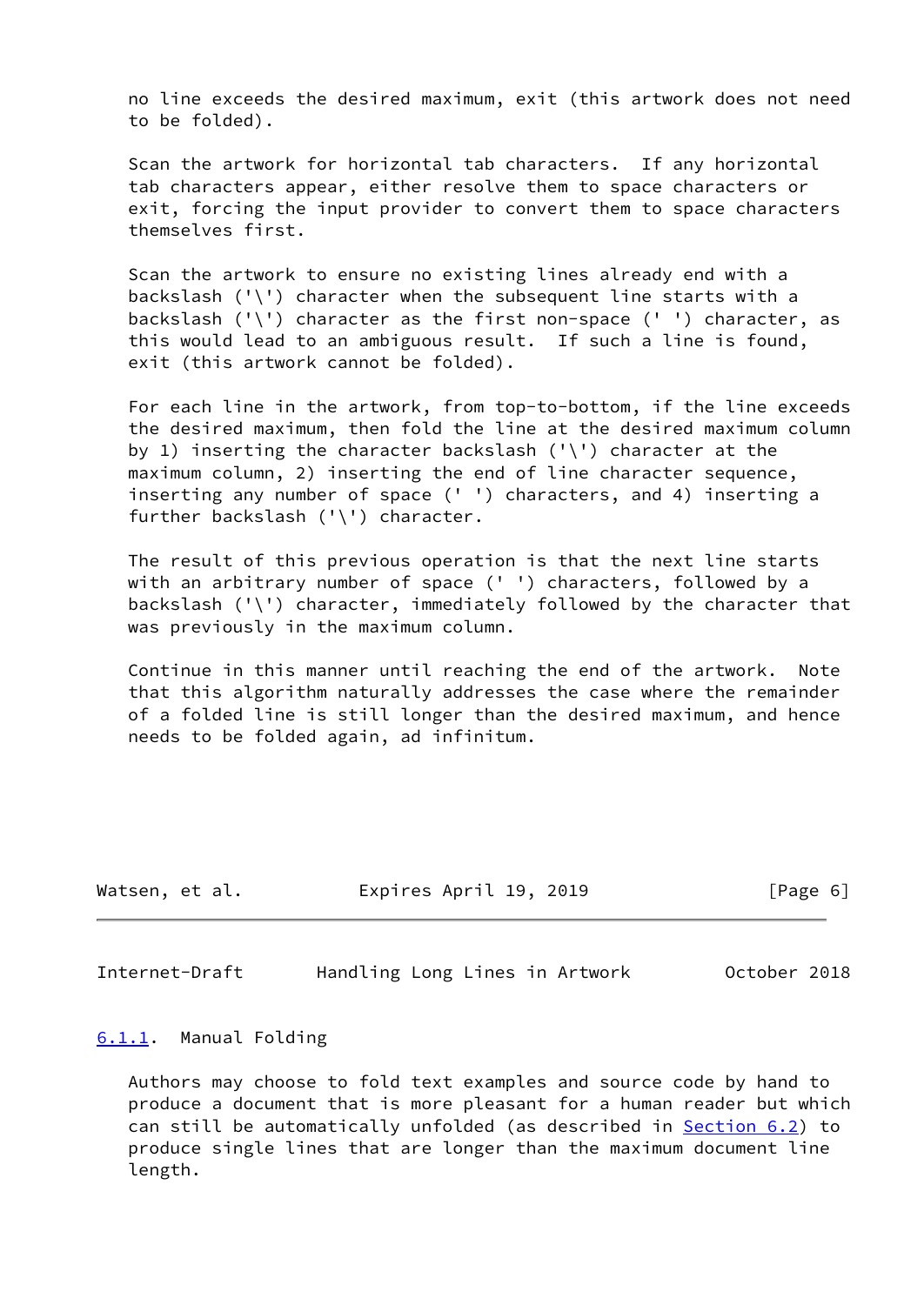For example, an author may choose to make the fold at convenient gaps between words such that the backslash is placed in a lower column number than the artwork's maximum column value.

 Additionally, an author may choose to indent the start of a continuation line by inserting space characters before the line continuation marker backslash character.

 Manual folding may also help handle the cases that cannot be automatically folded as described in [Section 6](#page-5-1).

<span id="page-7-0"></span>[6.2](#page-7-0). Automated Unfolding

 All unfolding is assumed to be automated although a reader will mentally perform the act of unfolding the text to understand the true nature of the artwork or source code.

 Scan the beginning of the artwork for the header described in [Section 5.1](#page-4-3). If the header is not present, starting on the first line of the artwork, exit (this artwork does not need to be unfolded).

Remove the 2-line header from the artwork.

 For each line in the artwork, from top-to-bottom, if the line has a backslash ('\') character immediately followed by the end of line character sequence, and if the next line has a backslash  $('\\')$  character as the first non-space (' ') character, then the lines can be unfolded. Remove the first backslash ('\') character, the end of line character sequence, any leading space (' ') characters, and the second backslash ('\') character, which will bring up the next line. Then continue to scan each line in the artwork starting with the current line (in case it was multiply folded).

Continue in this manner until reaching the end of the artwork.

Watsen, et al. **Expires April 19, 2019** [Page 7]

<span id="page-7-2"></span>Internet-Draft Handling Long Lines in Artwork October 2018

<span id="page-7-1"></span>[7](#page-7-1). Considerations for xml2rfc v3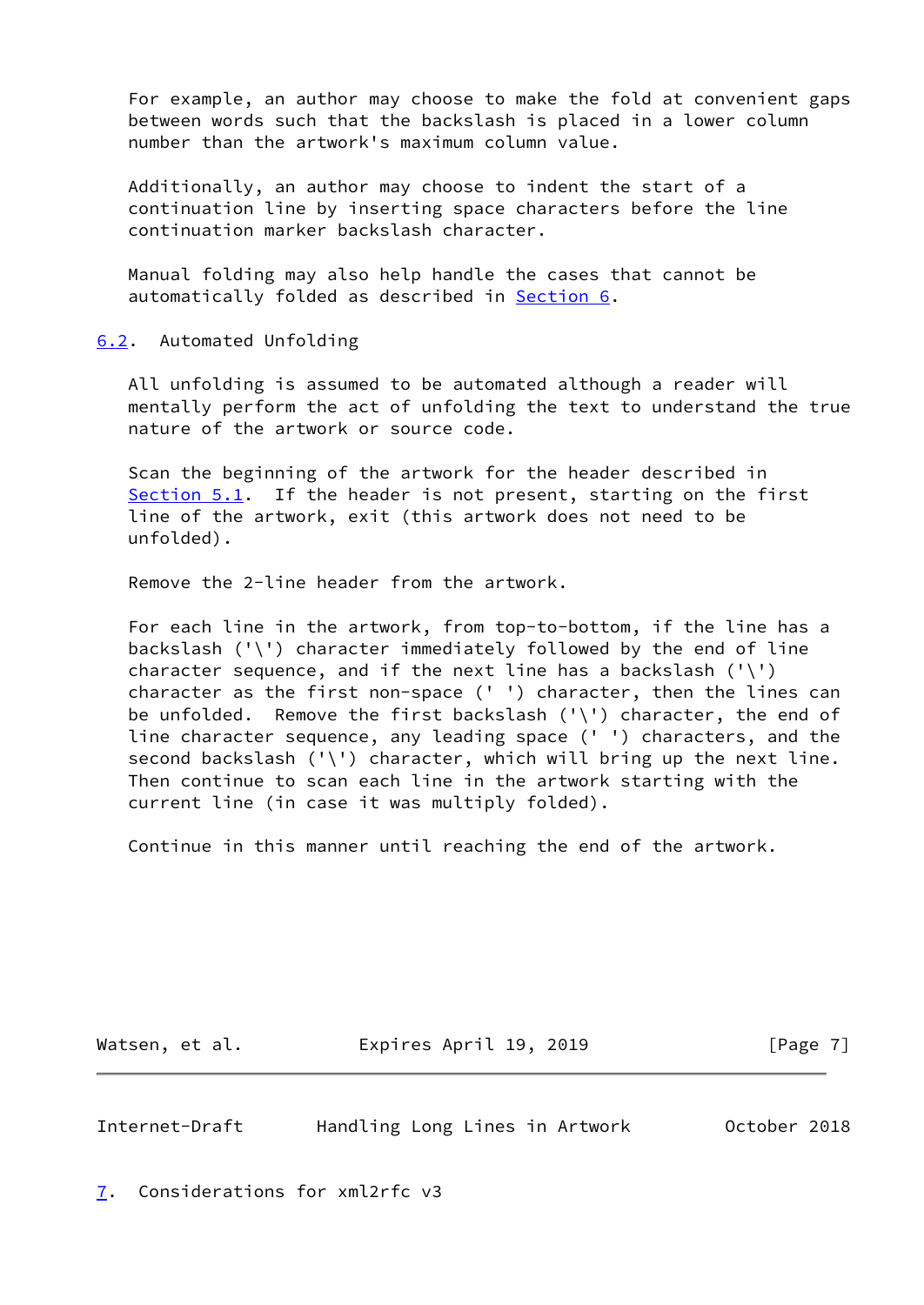[RFC7991] introduces the vocabulary for version 3 of the xml2rfc tool. This includes a new element, "<sourcecode>" used to present sourcecode examples and fragments and to distinguish them from general artwork and in particular figures and graphics.

 The folding and unfolding described in this document is applicable to the "<artwork>" element in both v2 and v3 of xml2rfc, and is equally applicable to the "<sourcecode>" element in xml2rfc v3.

<span id="page-8-0"></span>[8](#page-8-0). Examples

The following self-documenting examples illustrate a folded document.

 The source artwork cannot be presented here, as it would again need to be folded. Alas, only the result can be provided.

 The examples in Sections [8.1](#page-8-1) through [8.4](#page-9-3) were automatically folded on column 69, the default value. [Section 8.5](#page-9-4) shows an example of manual folding.

<span id="page-8-1"></span>[8.1](#page-8-1). Simple Example Showing Boundary Conditions

 This example illustrates a boundary condition test using numbers for counting purposes. The input contains 5 lines, each line one character longer than the previous.

Any printable character (including ' ' and '\') can be used as a substitute for any number, except for on the 4th row, the trailing '9' is not allowed to be a '\' character if the first non-space character of the next line is a '\' character, as that would lead to an ambiguous result.

========== NOTE: '\\' line wrapping per BCP XX (RFC XXXX) ===========

 123456789012345678901234567890123456789012345678901234567890123456 1234567890123456789012345678901234567890123456789012345678901234567 12345678901234567890123456789012345678901234567890123456789012345678 123456789012345678901234567890123456789012345678901234567890123456789 12345678901234567890123456789012345678901234567890123456789012345678\ \90

 12345678901234567890123456789012345678901234567890123456789012345678\ \901

 12345678901234567890123456789012345678901234567890123456789012345678\ \9012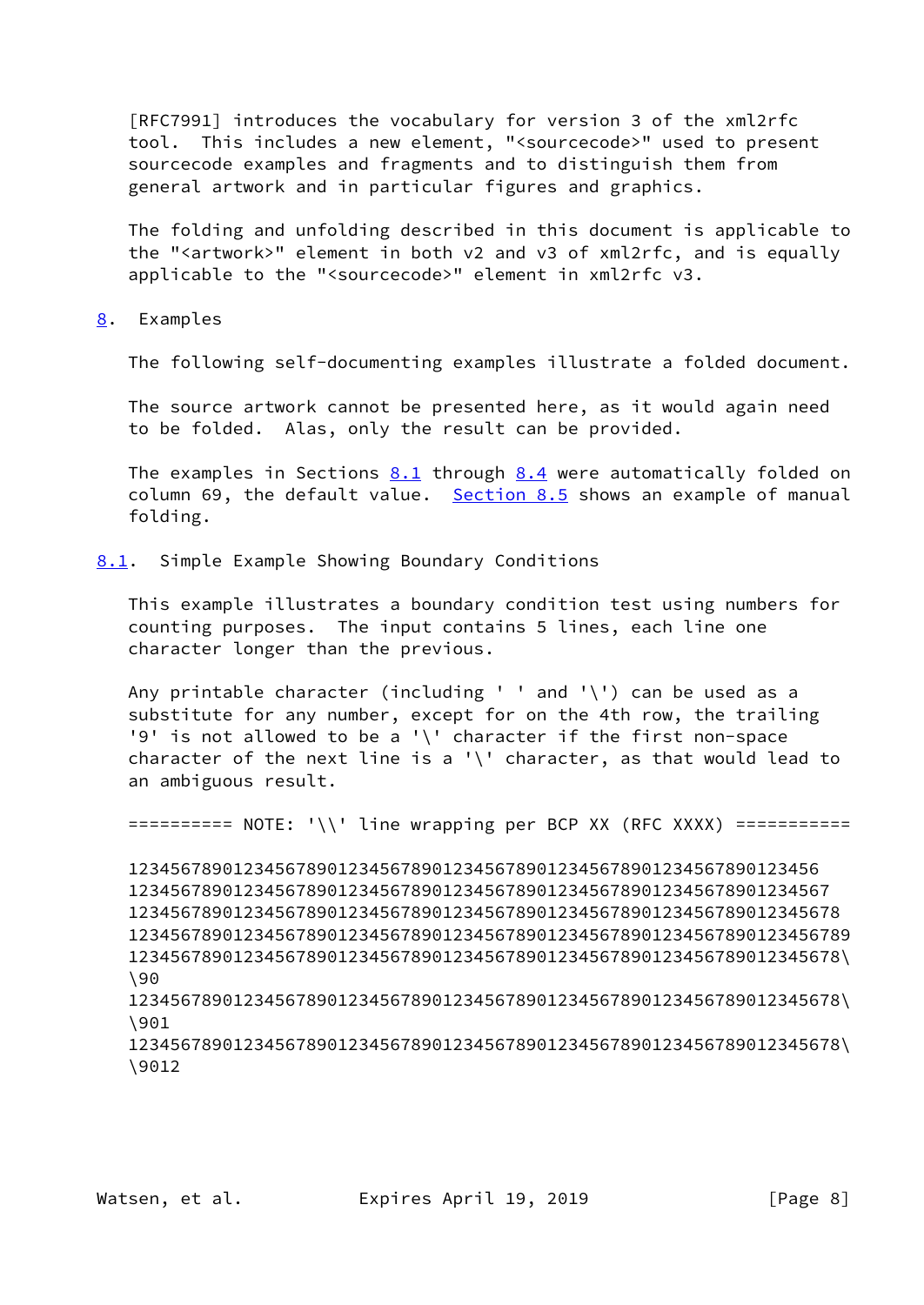<span id="page-9-1"></span>Internet-Draft Handling Long Lines in Artwork October 2018

<span id="page-9-0"></span>[8.2](#page-9-0). Example Showing Multiple Wraps of a Single Line

This example illustrates one very long line (280 characters).

 Any printable character (including ' ' and '\') can be used as a substitute for any number.

========== NOTE: '\\' line wrapping per BCP XX (RFC XXXX) ===========

 12345678901234567890123456789012345678901234567890123456789012345678\ \9012345678901234567890123456789012345678901234567890123456789012345\ \6789012345678901234567890123456789012345678901234567890123456789012\ \3456789012345678901234567890123456789012345678901234567890123456789\ \01234567890

<span id="page-9-2"></span>[8.3](#page-9-2). Example With Native Backslash

This example has a '\' character in the wrapping column. The native text includes the sequence "fish\fowl" with the '\' character occurring on the 69th column.

 string1="The quick brown dog jumps over the lazy dog which is a fish\ \\fowl as appropriate"

<span id="page-9-3"></span>[8.4](#page-9-3). Example With Native Whitespace

 This example has whitespace spanning the wrapping column. The native input contains 15 space (' ') characters between "like" and "white".

========== NOTE: '\\' line wrapping per BCP XX (RFC XXXX) ===========

Sometimes our strings include multiple spaces such as "We like  $\setminus$ \ white space."

#### <span id="page-9-4"></span>[8.5](#page-9-4). Example of Manual Wrapping

 This example was manually wrapped to cause the folding to occur after each term, putting each term on its own line. Indentation is used to additionally improve readability. Also note that the mandatory header is surrounded by different printable characters than shown in the other examples.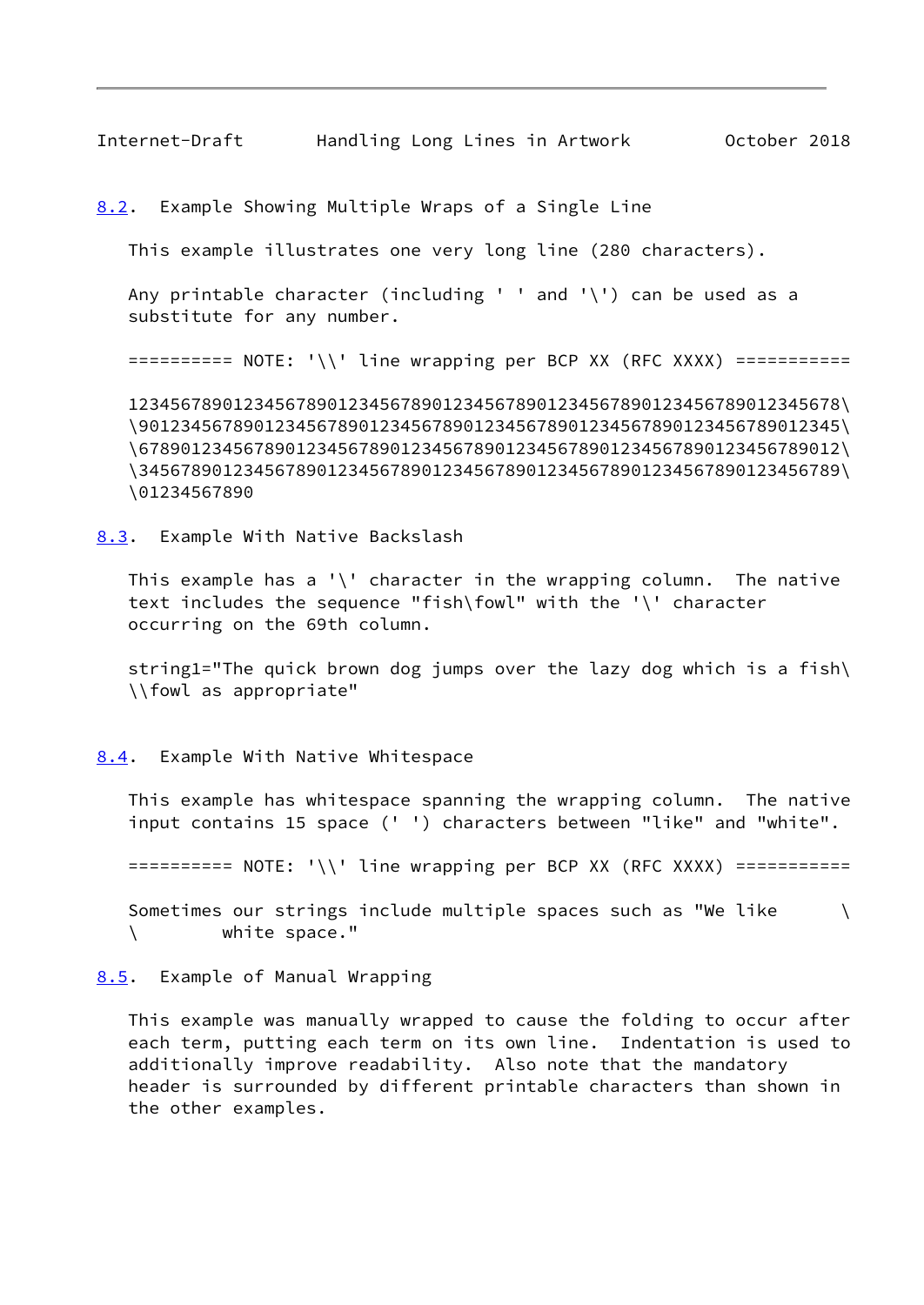<span id="page-10-1"></span>Internet-Draft Handling Long Lines in Artwork October 2018

[NOTE: '\\' line wrapping per BCP XX (RFC XXXX)]

```
\langle request \rangle::= \langle RP \rangle \
                 \<END-POINTS> \
                 \[<LSPA>] \
                 \[<BANDWIDTH>] \
                 \[<metric-list>] \
                 \[<RRO>[<BANDWIDTH>]] \
                 \[<IRO>] \
                 \[<LOAD-BALANCING>]
```
 The manual folding produces a more readable result than the following equivalent folding that contains no indentation.

========== NOTE: '\\' line wrapping per BCP XX (RFC XXXX) ===========

 <request>::= <RP> <END-POINTS> [<LSPA>] [<BANDWIDTH>] [<metric-list>\ \] [<RRO>[<BANDWIDTH>]] [<IRO>] [<LOAD-BALANCING>]

<span id="page-10-0"></span>[9](#page-10-0). Security Considerations

This BCP has no Security Considerations.

<span id="page-10-2"></span>[10.](#page-10-2) IANA Considerations

This BCP has no IANA Considerations.

<span id="page-10-3"></span>[11.](#page-10-3) References

<span id="page-10-4"></span>[11.1](#page-10-4). Normative References

- [RFC2119] Bradner, S., "Key words for use in RFCs to Indicate Requirement Levels", [BCP 14](https://datatracker.ietf.org/doc/pdf/bcp14), [RFC 2119](https://datatracker.ietf.org/doc/pdf/rfc2119), DOI 10.17487/RFC2119, March 1997, <[https://www.rfc-editor.org/info/rfc2119>](https://www.rfc-editor.org/info/rfc2119).
- [RFC8174] Leiba, B., "Ambiguity of Uppercase vs Lowercase in [RFC](https://datatracker.ietf.org/doc/pdf/rfc2119) [2119](https://datatracker.ietf.org/doc/pdf/rfc2119) Key Words", [BCP 14](https://datatracker.ietf.org/doc/pdf/bcp14), [RFC 8174,](https://datatracker.ietf.org/doc/pdf/rfc8174) DOI 10.17487/RFC8174, May 2017, [<https://www.rfc-editor.org/info/rfc8174](https://www.rfc-editor.org/info/rfc8174)>.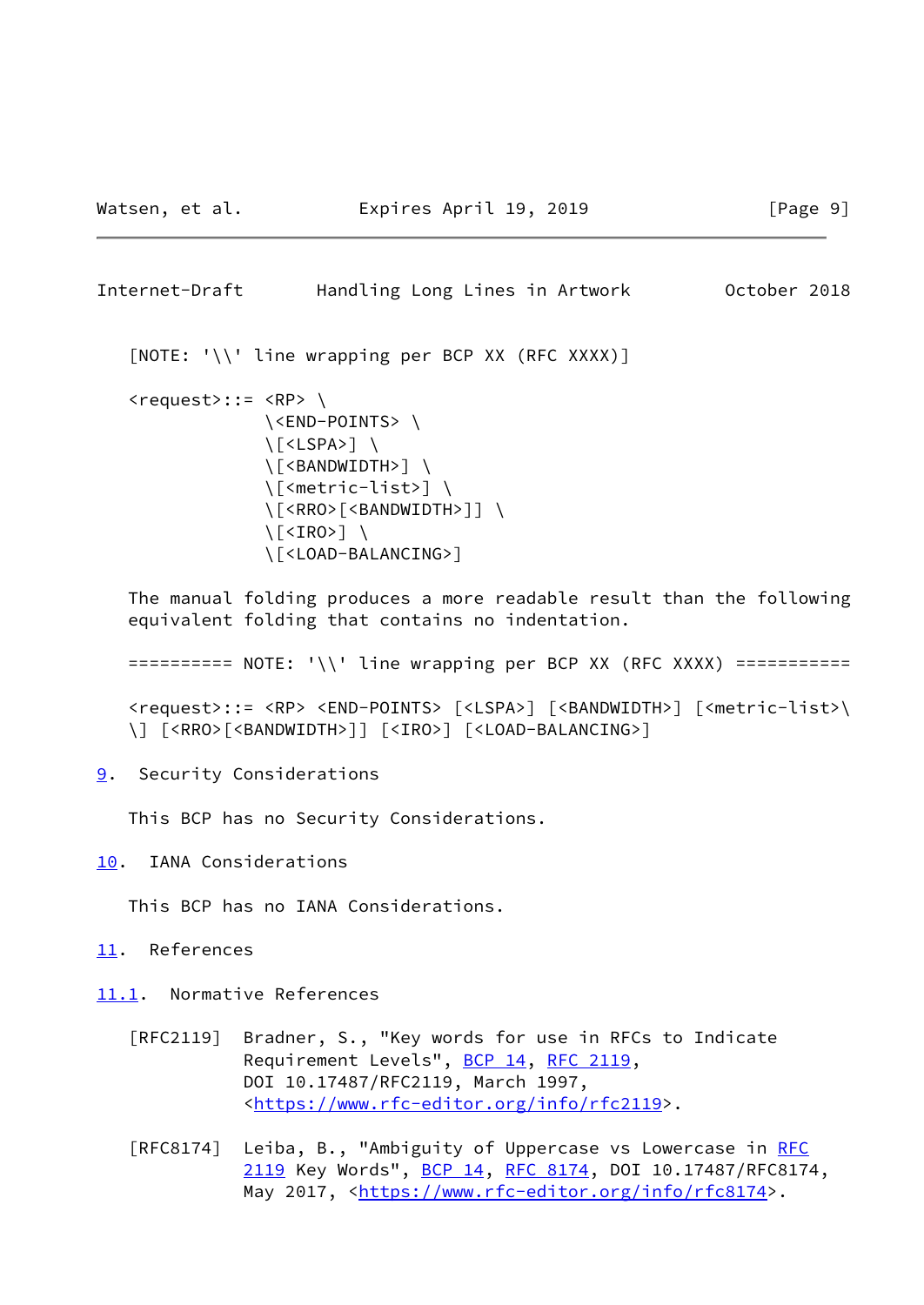### <span id="page-11-0"></span>[11.2](#page-11-0). Informative References

 [RFC7950] Bjorklund, M., Ed., "The YANG 1.1 Data Modeling Language", [RFC 7950,](https://datatracker.ietf.org/doc/pdf/rfc7950) DOI 10.17487/RFC7950, August 2016, <[https://www.rfc-editor.org/info/rfc7950>](https://www.rfc-editor.org/info/rfc7950).

| Watsen, et al. | Expires April 19, 2019 | [Page 10] |
|----------------|------------------------|-----------|
|----------------|------------------------|-----------|

| Internet-Draft | Handling Long Lines in Artwork |  |  | October 2018 |  |
|----------------|--------------------------------|--|--|--------------|--|
|                |                                |  |  |              |  |

- [RFC7991] Hoffman, P., "The "xml2rfc" Version 3 Vocabulary", [RFC 7991,](https://datatracker.ietf.org/doc/pdf/rfc7991) DOI 10.17487/RFC7991, December 2016, <[https://www.rfc-editor.org/info/rfc7991>](https://www.rfc-editor.org/info/rfc7991).
- [RFC7994] Flanagan, H., "Requirements for Plain-Text RFCs", [RFC 7994,](https://datatracker.ietf.org/doc/pdf/rfc7994) DOI 10.17487/RFC7994, December 2016, <[https://www.rfc-editor.org/info/rfc7994>](https://www.rfc-editor.org/info/rfc7994).
- [RFC8340] Bjorklund, M. and L. Berger, Ed., "YANG Tree Diagrams", [BCP 215](https://datatracker.ietf.org/doc/pdf/bcp215), [RFC 8340,](https://datatracker.ietf.org/doc/pdf/rfc8340) DOI 10.17487/RFC8340, March 2018, <[https://www.rfc-editor.org/info/rfc8340>](https://www.rfc-editor.org/info/rfc8340).

<span id="page-11-1"></span>[yang-doctors-thread]

 "[yang-doctors] automating yang doctor reviews", <[https://mailarchive.ietf.org/arch/msg/yang-doctors/](https://mailarchive.ietf.org/arch/msg/yang-doctors/DCfBqgfZPAD7afzeDFlQ1Xm2X3g) [DCfBqgfZPAD7afzeDFlQ1Xm2X3g](https://mailarchive.ietf.org/arch/msg/yang-doctors/DCfBqgfZPAD7afzeDFlQ1Xm2X3g)>.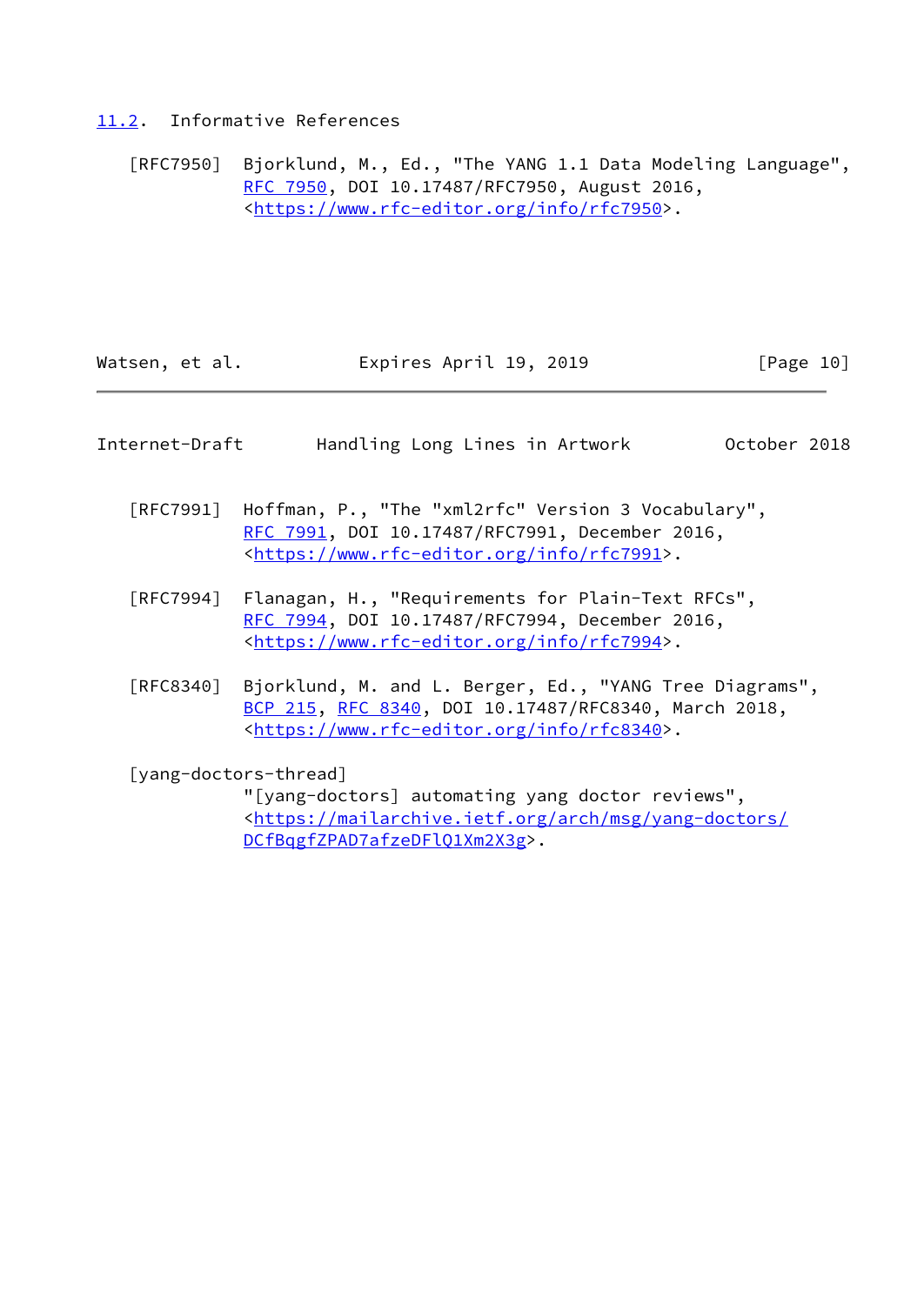| Watsen, | et al. |  |
|---------|--------|--|
|         |        |  |

Expires April 19, 2019  $[Page 11]$ 

<span id="page-12-1"></span>Internet-Draft Handling Long Lines in Artwork October 2018

### <span id="page-12-0"></span>[Appendix A.](#page-12-0) POSIX Shell Script

 This non-normative appendix section includes a shell script that can both fold and unfold artwork.

========== NOTE: '\\' line wrapping per BCP XX (RFC XXXX) ===========

#!/bin/bash

```
 print_usage() {
   echo
   echo "Folds the text file, only if needed, at the specified"
   echo "column, according to BCP XX."
   echo
   echo "Usage: $0 [-c <col>] [-r] -i <infile> -o <outfile>"
   echo
   echo " -c: column to fold on (default: 69)"
   echo " -r: reverses the operation"
   echo " -i: the input filename"
   echo " -o: the output filename"
   echo " -d: show debug messages"
   echo " -h: show this message"
   echo
   echo "Exit status code: zero on success, non-zero otherwise."
   echo
```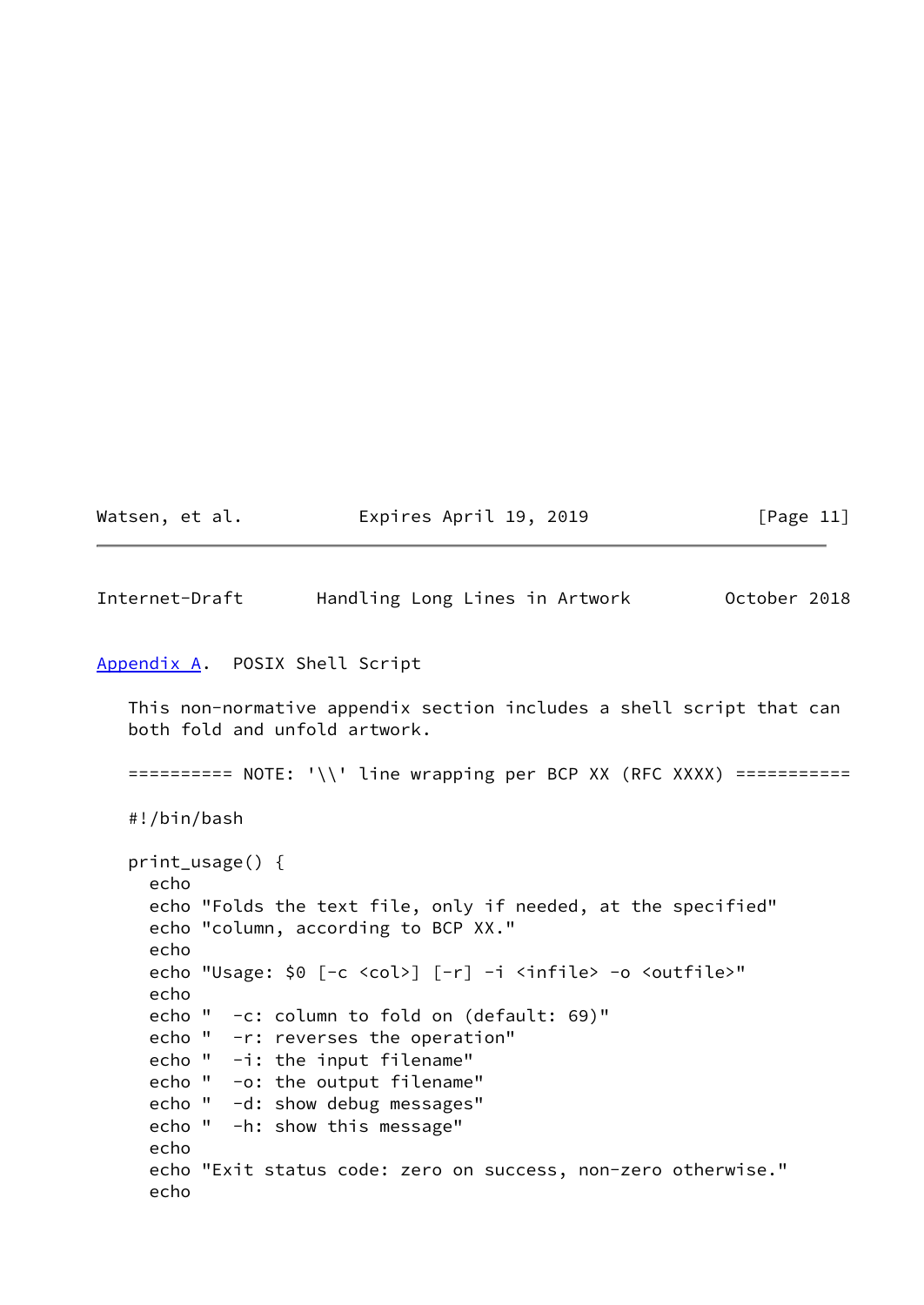# global vars, do not edit debug=0 reversed=0 infile="" outfile="" maxcol=69 # default, may be overridden by param hdr\_txt="NOTE: '\\\\' line wrapping per BCP XX (RFC XXXX)" equal\_chars="==============================================" space\_chars="  $\blacksquare$  fold\_it() { # since upcomming tests are >= (not >) testcol=`expr "\$maxcol" + 1` # check if file needs folding grep ".\{\$testcol\}" \$infile >> /dev/null 2>&1 if  $\lceil$  \$? -ne 0 ]; then if [[ \$debug -eq 1 ]]; then echo "nothing to do" fi

}

Watsen, et al. Expires April 19, 2019 [Page 12]

```
Internet-Draft Handling Long Lines in Artwork October 2018
        cp $infile $outfile
        return -1
      fi
    foldcol='expr "$maxcol" - 1' # for the inserted '\' char
      # ensure input file doesn't contain a TAB
     grep "\t" $infile >> /dev/null 2>&1
     if [ $? -eq 0 ]; then
        echo
        echo "Error: infile contains a TAB character, which is not allow\
    \ed."
        echo
        return 1
      fi
      # ensure input file doesn't contain the fold-sequence already
     pcregrep -M "\\\\\n[\ ]*\\\\" $infile >> /dev/null 2>&1
```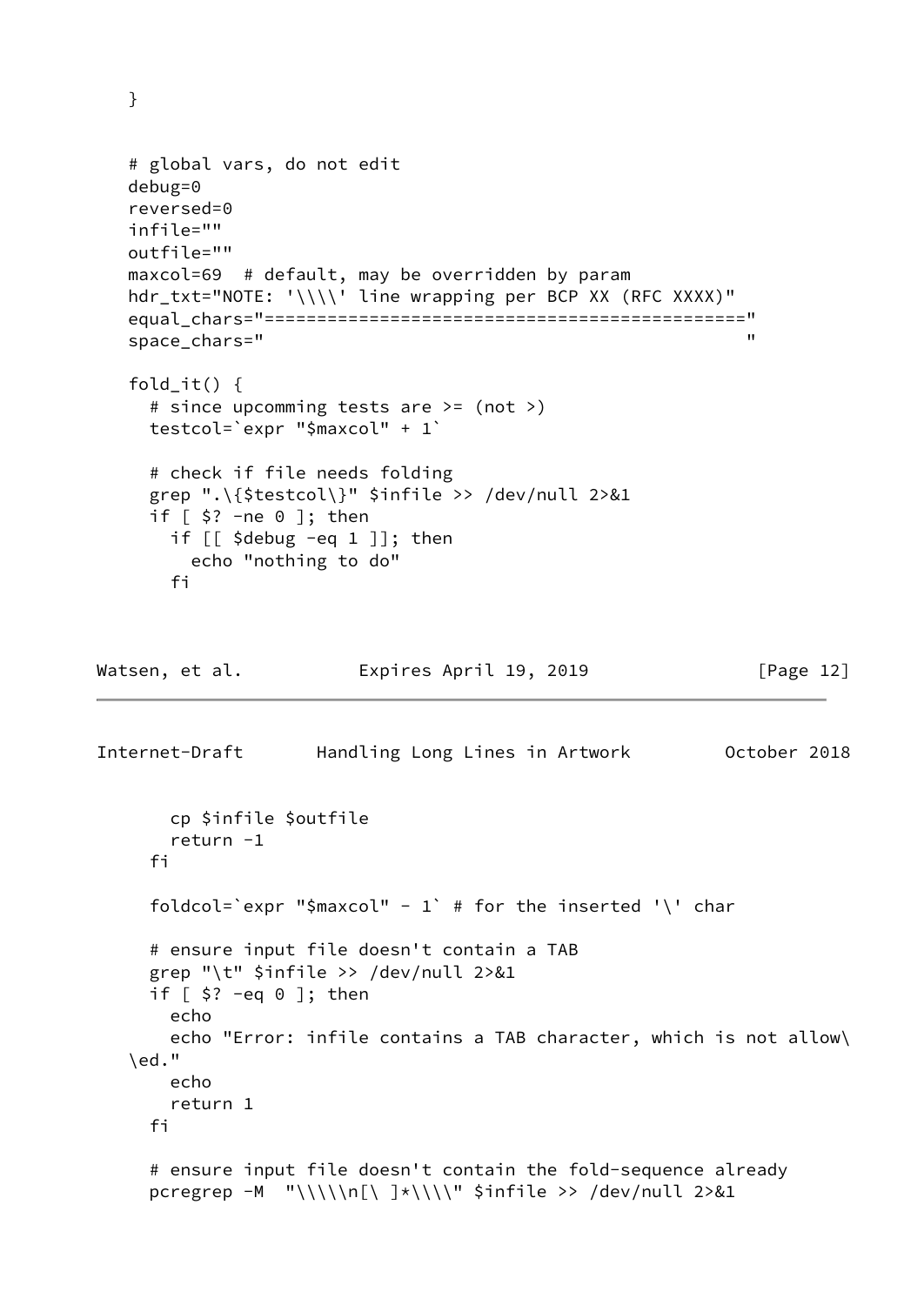```
if \lceil 5? -eq 0 ]; then
        echo
        echo "Error: infile has a line ending with a '\' character follo\
    \wed"
       echo " by '\' as the first non-space character on the next\
    \ line."
        echo " This file cannot be folded."
        echo
        return 1
      fi
      # center header text
      length=`expr ${#hdr_txt} + 2`
     left_sp=`expr \( "$maxcol" - "$length" \) / 2`
      right_sp=`expr "$maxcol" - "$length" - "$left_sp"`
     header=`printf "%.*s %s %.*s" "$left sp" "$equal chars" "$hdr txt"\
    \ "$right_sp" "$equal_chars"`
      # fold using recursive passes ('g' didn't work)
      if [ -z "$1" ]; then
        # init recursive env
        cp $infile /tmp/wip
      fi
     gsed "/.\{$testcol\}/s/\(.\{$foldcol\}\)/\1\\\\n\\\\/" < /tmp/wip\
   \langle \rangle >> /tmp/wip2
      diff /tmp/wip /tmp/wip2 > /dev/null 2>&1
      if [ $? -eq 1 ]; then
        mv /tmp/wip2 /tmp/wip
        fold_it "recursing"
      else
Watsen, et al. Expires April 19, 2019 [Page 13]
Internet-Draft Handling Long Lines in Artwork October 2018
        echo "$header" > $outfile
        echo "" >> $outfile
        cat /tmp/wip2 >> $outfile
        rm /tmp/wip*
      fi
      ## following two lines represent a non-functional variant to the r\
    \ecursive
     ## logic presented in the block above. It used to work before the\
   \setminus '\setminus'
     ## on the next line was added to the format (i.e., the trailing '\\
```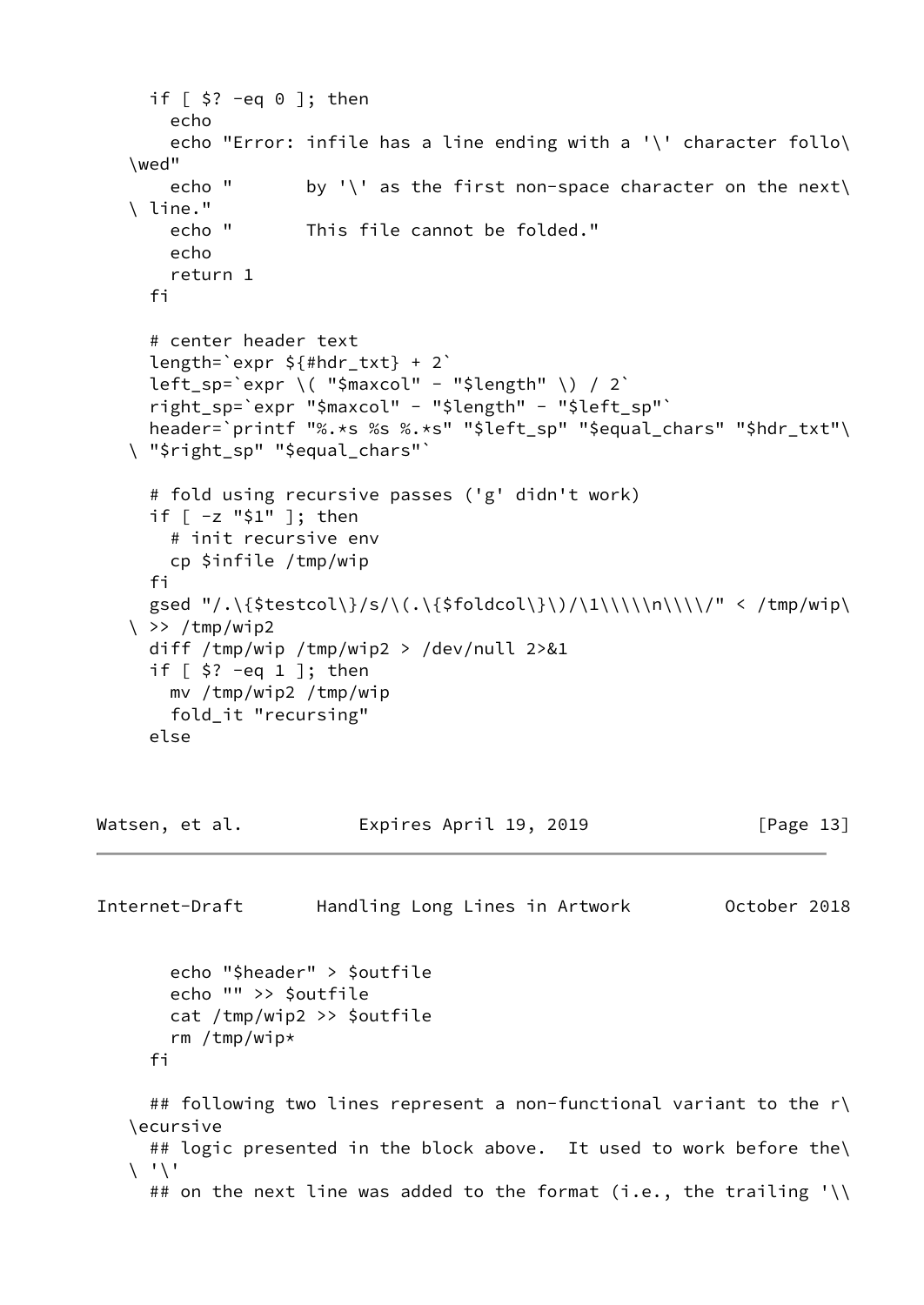```
\langle ## in the substitution below), but now there is an off-by-one erro\
     \r.
        ## Leaving here in case anyone can fix it.
        #echo "$header" > $outfile
        #echo "" >> $outfile
       #gsed "/.\{$testcol\}/s/\(.\{$foldcol\}\)/\1\\\\\n\\\\/g" < $infil\
     \e >> $outfile
        return 0
     }
     unfold_it() {
        # check if file needs unfolding
       line=`head -n 1 $infile | fgrep "$hdr txt"`
        if [ $? -ne 0 ]; then
          if \lceil \int \frac{1}{3} \text{d} \cdot \text{d} \cdot \text{d} \cdot \text{d} \cdot \text{d} \cdot \text{d} \cdot \text{d} \cdot \text{d} \cdot \text{d} \cdot \text{d} \cdot \text{d} \cdot \text{d} \cdot \text{d} \cdot \text{d} \cdot \text{d} \cdot \text{d} \cdot \text{d} \cdot \text{d} \cdot \text{d} \cdot \text{d} \cdot \text{d} \cdot \text{d} \cdot \text{d} \cdot \text{d} \cdot \text{d} \cdot \text{d} \cdot \text{d} \cdot \text{d} \cdot \text{d} \cdot \text echo "nothing to do"
           fi
           cp $infile $outfile
           return -1
        fi
        # output all but the first two lines (the header) to wip (work in \
     \progress) file
        awk "NR>2" $infile > /tmp/wip
        # unfold wip file
       gsed ":x; /.*\\\\\$/N; s/\\\\\n[ ]*\\\\//; tx; s/\t//g" /tmp/wip >\
     \ $outfile
        # clean up and return
        rm /tmp/wip
        return 0
     }
Watsen, et al. Expires April 19, 2019 [Page 14]
Internet-Draft Handling Long Lines in Artwork October 2018
     process_input() {
        while [ "$1" != "" ]; do
           if [ "$1" == "-h" -o "$1" == "--help" ]; then
```
print\_usage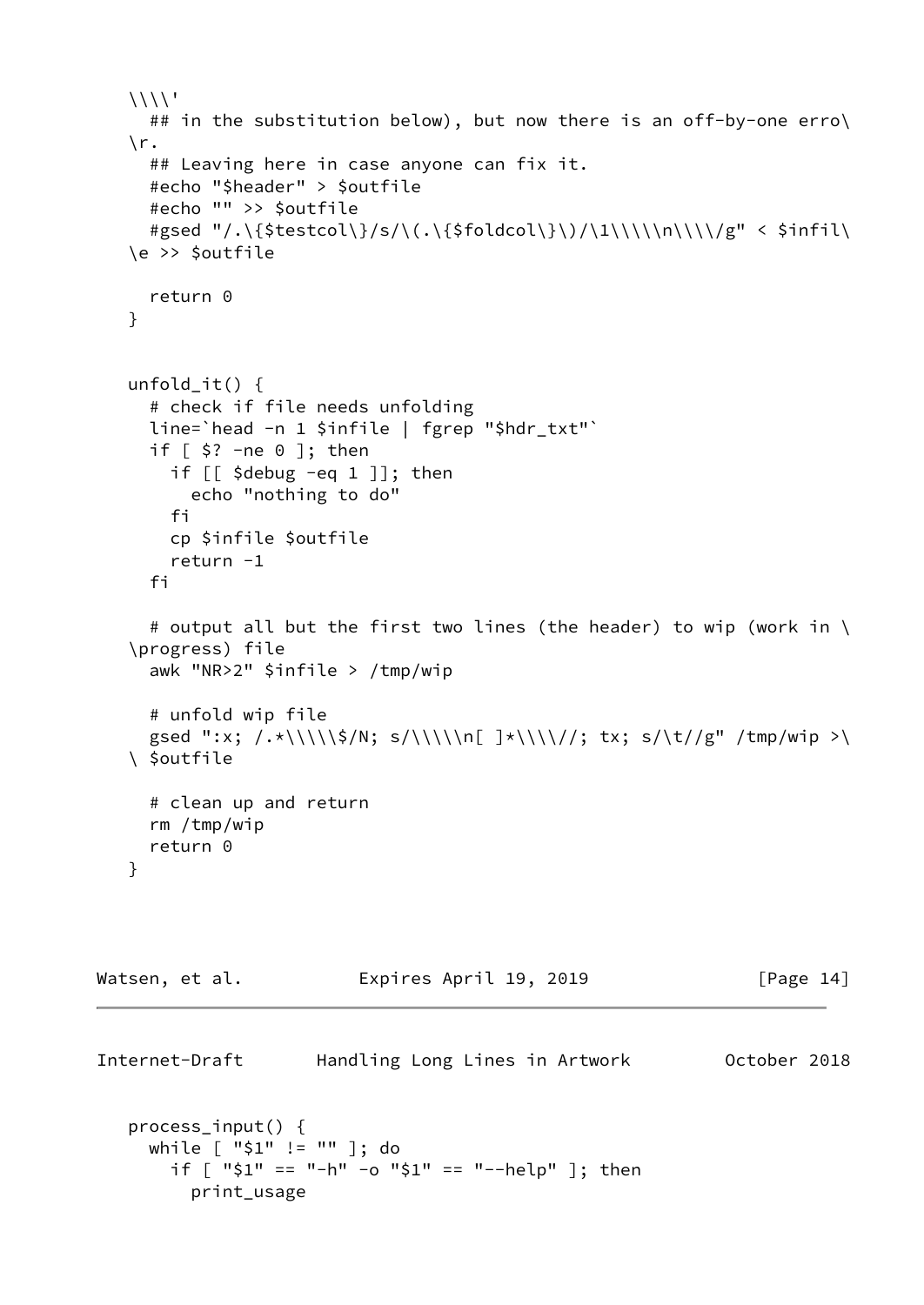```
 exit 1
   fi
   if [ "$1" == "-d" ]; then
    debug=1
   fi
   if [ "$1" == "-c" ]; then
    maxcol="$2"
     shift
   fi
   if [ "$1" == "-r" ]; then
    reversed=1
   fi
   if [ "$1" == "-i" ]; then
    infile="$2"
     shift
   fi
   if [ "$1" == "-o" ]; then
    outfile="$2"
     shift
   fi
   shift
 done
 if [ -z "$infile" ]; then
   echo
   echo "Error: infile parameter missing (use -h for help)"
   echo
   exit 1
 fi
 if [ -z "$outfile" ]; then
   echo
   echo "Error: outfile parameter missing (use -h for help)"
   echo
   exit 1
 fi
 if [ ! -f "$infile" ]; then
   echo
   echo "Error: specified file \"$infile\" is does not exist."
   echo
   exit 1
 fi
```
Watsen, et al. **Expires April 19, 2019** [Page 15]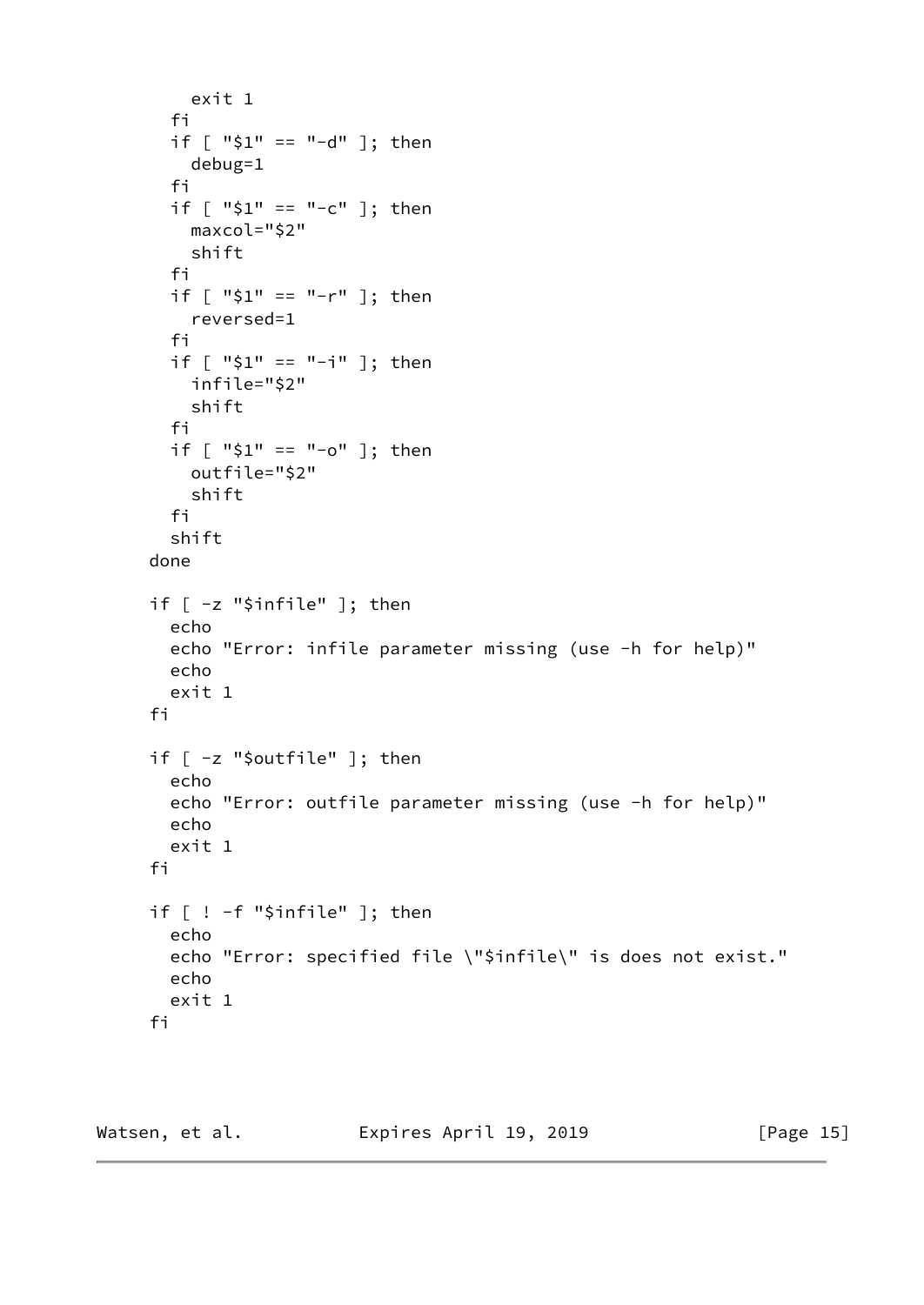```
Internet-Draft Handling Long Lines in Artwork October 2018
     min_supported=`expr ${#hdr_txt} + 8`
     if \lceil $maxcol -lt $min supported ]; then
        echo
        echo "Error: the folding column cannot be less than $min_support\
    \ed"
        echo
        exit 1
      fi
     max_supported=`expr ${#equal_chars} + 1 + ${#hdr_txt} + 1 + ${#equ\
    \al_chars}`
      if [ $maxcol -gt $max_supported ]; then
        echo
        echo "Error: the folding column cannot be more than $max_support\
    \ed"
        echo
        exit 1
      fi
    }
   main() \{ if [ "$#" == "0" ]; then
         print_usage
         exit 1
      fi
      process_input $@
      if [[ $reversed -eq 0 ]]; then
        fold_it
        code=$?
      else
        unfold_it
        code=$?
      fi
      exit $code
    }
    main "$@"
```
Acknowledgements

 The authors thank the following folks for their various contributions (sorted by first name): Jonathan Hansford, Joel Jaeggli, Lou Berger, Martin Bjorklund, Italo Busi, and Rob Wilton.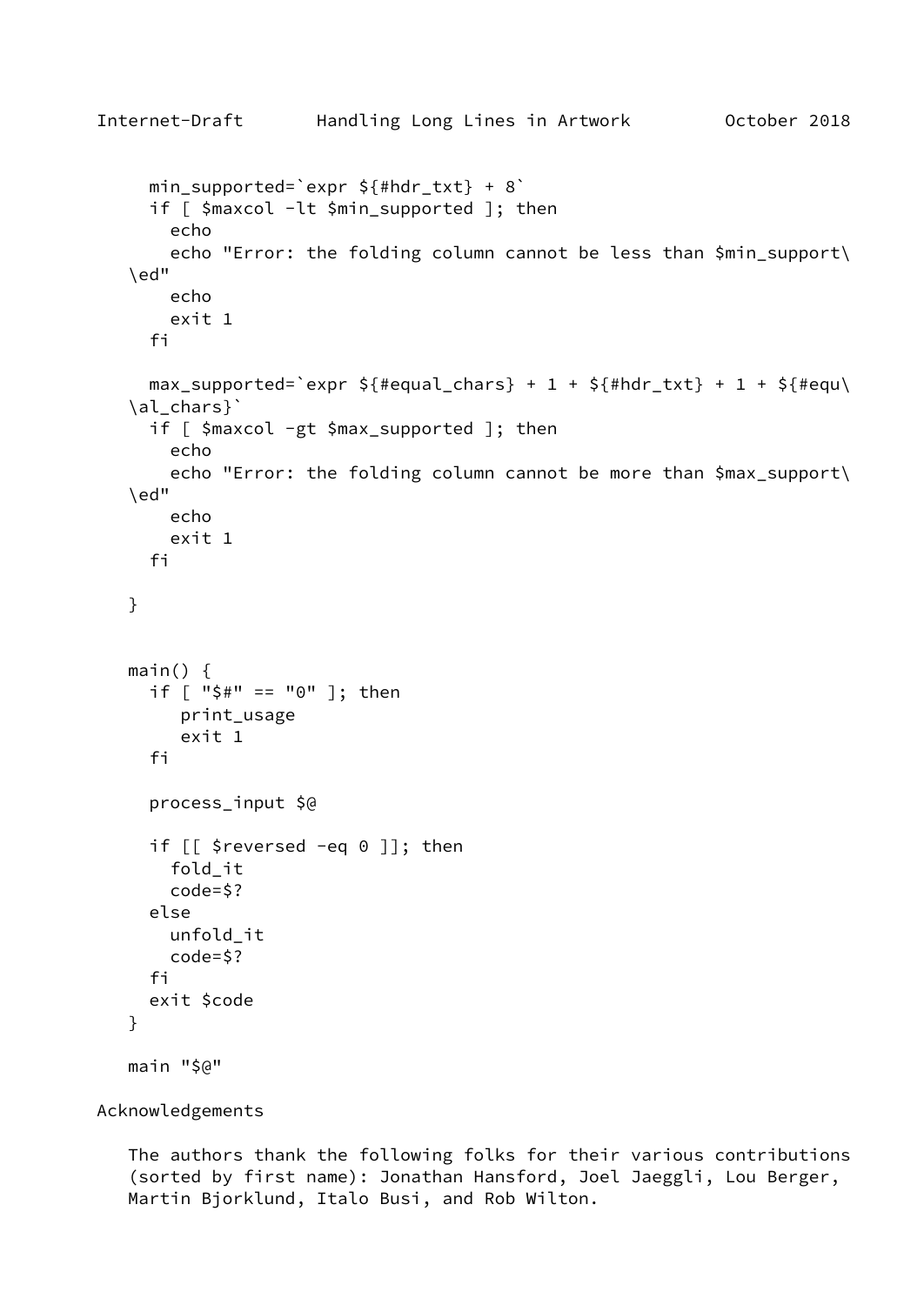Watsen, et al. **Expires April 19, 2019** [Page 16]

<span id="page-18-0"></span>Internet-Draft Handling Long Lines in Artwork October 2018

 The authors additionally thank the RFC Editor, for confirming that there is no set convention today for handling long lines in artwork.

Authors' Addresses

 Kent Watsen Juniper Networks

EMail: kwatsen@juniper.net

 Qin Wu Huawei Technologies

EMail: bill.wu@huawei.com

 Adrian Farrel Juniper Networks

EMail: afarrel@juniper.net

 Benoit Claise Cisco Systems, Inc.

EMail: bclaise@cisco.com